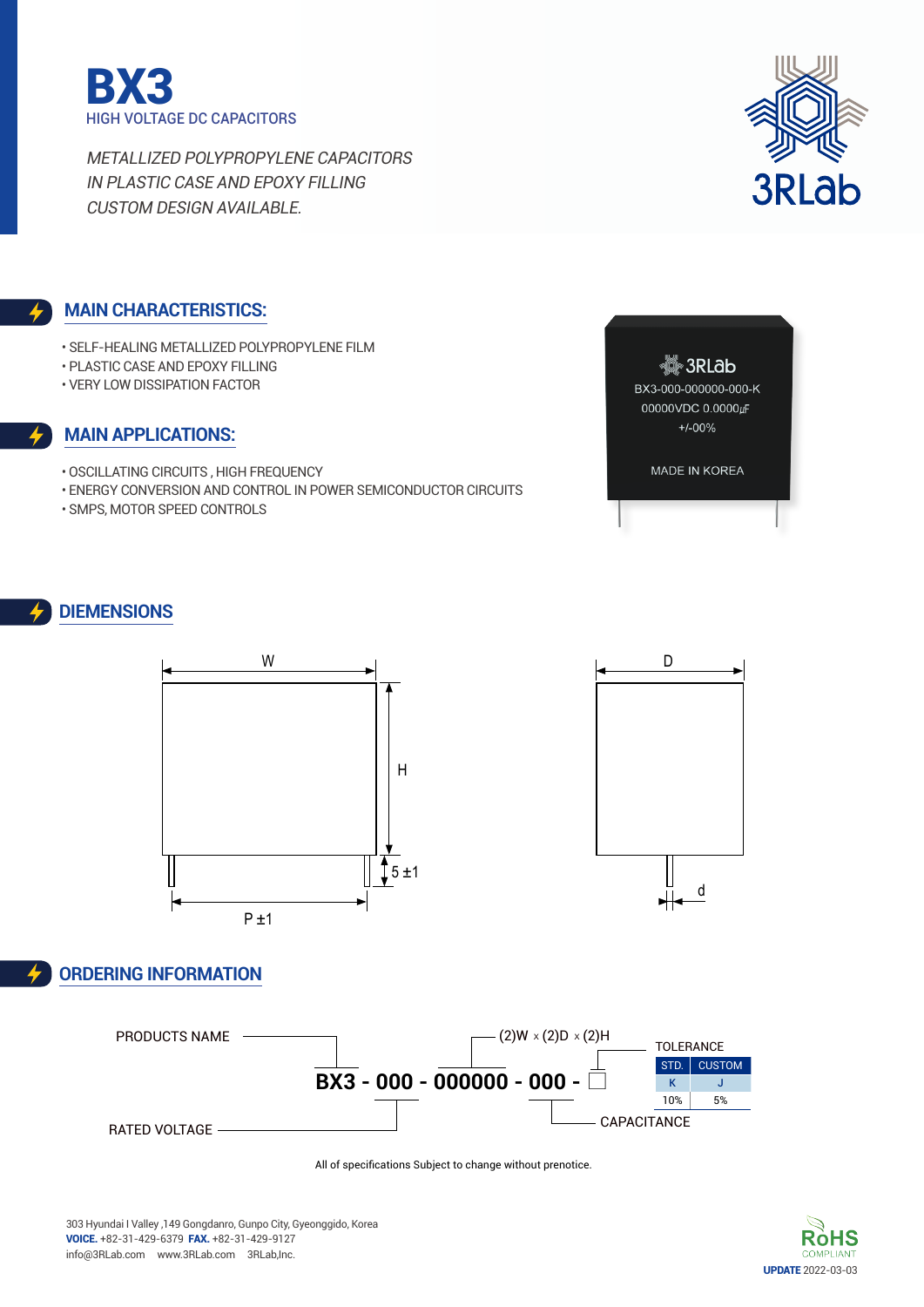



# **SPECIFICATIONS**

| <b>DC VOLTAGE RANGE</b>                   | $400 \sim 1250$ V                                                                                            |
|-------------------------------------------|--------------------------------------------------------------------------------------------------------------|
| <b>CAPACITANCE RANGE</b>                  | <b>UP TO 25 µF</b>                                                                                           |
| <b>CAPACITANCE TOLERANCE (+25°C)</b>      | STANDARD: ±10% ON REQUEST ± 5%                                                                               |
| <b>EQUIVALENT SERIES RESISTANCE (ESR)</b> | $< 4.5$ m $0$                                                                                                |
| MAXIMUM VOLTAGE RATE OF RISE(dV/dT)       | $\leq$ 350 V/µs                                                                                              |
| <b>TERMINALS</b>                          | TINNED COPPER WIRE                                                                                           |
| <b>VOLTAGE TEST</b>                       | RATED VOLTAGE X 1.2 TIMES FOR 10 SECS                                                                        |
| <b>WORKING &amp; STORAGE TEMPERATURE</b>  | $-55/ +85$ °C                                                                                                |
| <b>FILLING</b>                            | FLAME RETARDANT EPOXY RESIN FILLING                                                                          |
| <b>PROTECTIVE MECHANISM</b>               | <b>SELF HEALING</b>                                                                                          |
| <b>SQUARE PLASTIC CASE</b>                | FLAME RETARDANT PLASTIC CASE(UL94V-0)                                                                        |
| <b>LIFE EXPECTANCY</b>                    | 100,000 HOURS TYP.                                                                                           |
| <b>SOLDERING HEAT TEST</b>                | TEMPERATURE = 260±5°C FOR 10SECS                                                                             |
| <b>DISSIPATION FACTOR</b>                 | DF VALUE $\leq$ 0.05 %, MEASURED AT 25 ±5°C, 1 kHz.                                                          |
| <b>INSULATION RESISTANCE (RINS)</b>       | C ≤0.33μF ≥100,000ΜΩ, C>0.33μF≥30,000 SEC (ΜΩ Χ μF) AT 25±°C,<br>AFTER 1 MINUTE OF FLECTRIFICATION AT 100VDC |

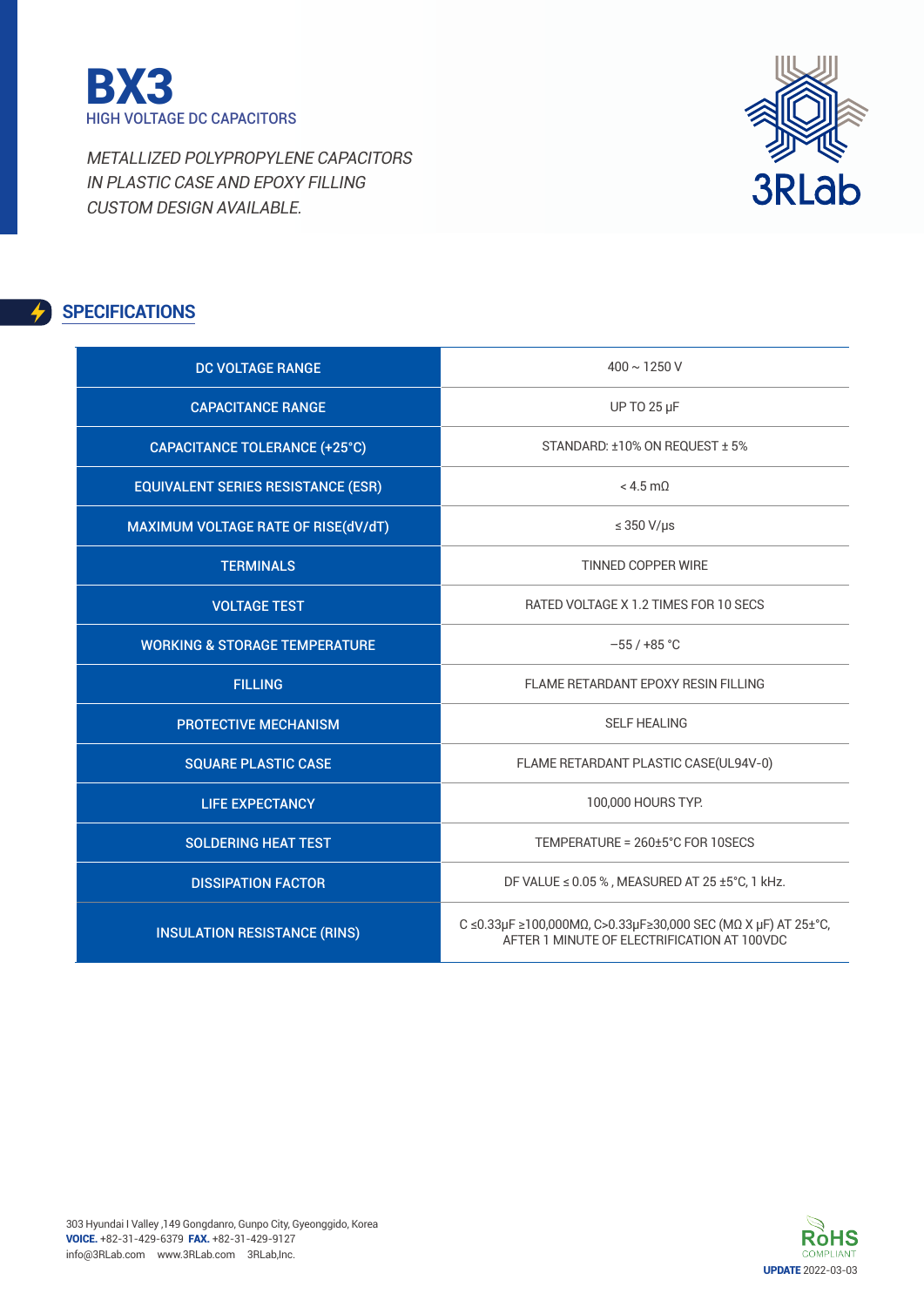



| 400VDC, RATED VOLTAGE |                    |                    |    |      |                |      |              |             |                     |                      |
|-----------------------|--------------------|--------------------|----|------|----------------|------|--------------|-------------|---------------------|----------------------|
|                       | <b>VOLTAGE [V]</b> | CAP <sup>(3)</sup> |    |      | DIMENSIONS[mm] |      |              | <b>LEAD</b> | <b>CURRENT</b>      |                      |
| <b>VDC</b>            | $V-PEAK(1)$        | μF                 | W  | н    | T              | P    | $\mathsf{d}$ | <b>AWG</b>  | $I-PEAK(2)$<br>[kA] | <b>ORDERING CODE</b> |
| 400                   | 560                | 1                  | 15 | 24   | 32             | 27.5 | 0.8          | 20          | 100.0               | BX3-040-152432-105-K |
| 400                   | 560                | 1.2                | 15 | 24   | 32             | 27.5 | 0.8          | 20          | 120.0               | BX3-040-152432-125-K |
| 400                   | 560                | 1.5                | 15 | 24   | 32             | 27.5 | 0.8          | 20          | 150.0               | BX3-040-152432-155-K |
| 400                   | 560                | $\overline{2}$     | 15 | 24   | 32             | 27.5 | 0.8          | 20          | 200.0               | BX3-040-152432-205-K |
| 400                   | 560                | 2.2                | 15 | 24   | 32             | 27.5 | 0.8          | 20          | 220.0               | BX3-040-152432-225-K |
| 400                   | 560                | 2.5                | 15 | 24   | 32             | 27.5 | 0.8          | 20          | 250.0               | BX3-040-152432-255-K |
| 400                   | 560                | 3                  | 18 | 33   | 32             | 27.5 | 0.8          | 20          | 300.0               | BX3-040-183332-305-K |
| 400                   | 560                | 3.3                | 18 | 33   | 32             | 27.5 | 0.8          | 20          | 330.0               | BX3-040-183332-335-K |
| 400                   | 560                | 4                  | 18 | 33   | 32             | 27.5 | 0.8          | 20          | 400.0               | BX3-040-183332-405-K |
| 400                   | 560                | 4.7                | 17 | 28   | 42.5           | 37.5 | 1            | 18          | 470.0               | BX3-040-172842-475-K |
| 400                   | 560                | 5                  | 17 | 28   | 42.5           | 37.5 | $\mathbf{1}$ | 18          | 500.0               | BX3-040-172842-505-K |
| 400                   | 560                | 5.5                | 20 | 39.5 | 41.5           | 37.5 | 1            | 18          | 550.0               | BX3-040-203941-555-K |
| 400                   | 560                | 6                  | 20 | 39.5 | 41.5           | 37.5 | 1            | 18          | 600.0               | BX3-040-203941-605-K |
| 400                   | 560                | 6.8                | 20 | 39.5 | 41.5           | 37.5 | 1            | 18          | 408.0               | BX3-040-203941-685-K |
| 400                   | 560                | 7.5                | 20 | 39.5 | 41.5           | 37.5 | 1            | 18          | 450.0               | BX3-040-203941-755-K |
| 400                   | 560                | 8                  | 20 | 39.5 | 41.5           | 37.5 | 1            | 18          | 480.0               | BX3-040-203941-805-K |
| 400                   | 560                | $\mathsf g$        | 20 | 39.5 | 41.5           | 37.5 | 1            | 18          | 540.0               | BX3-040-203941-905-K |
| 400                   | 560                | 10                 | 34 | 36   | 45             | 37.5 | 1            | 18          | 600.0               | BX3-040-343645-106-K |
| 400                   | 560                | 12                 | 34 | 36   | 45             | 37.5 | 1            | 18          | 480.0               | BX3-040-343645-126-K |
| 400                   | 560                | 15                 | 34 | 36   | 45             | 37.5 | 1            | 18          | 600.0               | BX3-040-343645-156-K |
| 400                   | 560                | 18                 | 34 | 45   | 45             | 37.5 | $\mathbf{1}$ | 18          | 720.0               | BX3-040-344545-186-K |
| 400                   | 560                | 20                 | 42 | 47   | 45             | 37.5 | 1            | 18          | 800.0               | BX3-040-424745-206-K |
| 400                   | 560                | 22                 | 42 | 47   | 45             | 37.5 | $\mathbf{1}$ | 18          | 880.0               | BX3-040-424745-226-K |
| 400                   | 560                | 25                 | 42 | 47   | 45             | 37.5 | 1            | 18          | 1000.0              | BX3-040-424745-256-K |

\*\*CAPACITANCE AND THREADS TERMINAL AVAILABLE AS CUSTOM.

(1) NON-REPETITIVE PEAK VOLTAGE LESS THAN 00MS TYP.<br>(2) NON-REPETITIVE PEAK CURRENT LESS THAN 00MS TYP.<br>(3) MEASURED AT 1 KHZ ±20HZ AT 25°C

303 Hyundai I Valley ,149 Gongdanro, Gunpo City, Gyeonggido, Korea voice. +82-31-429-6379 fax. +82-31-429-9127 info@3RLab.com www.3RLab.com 3RLab,Inc.

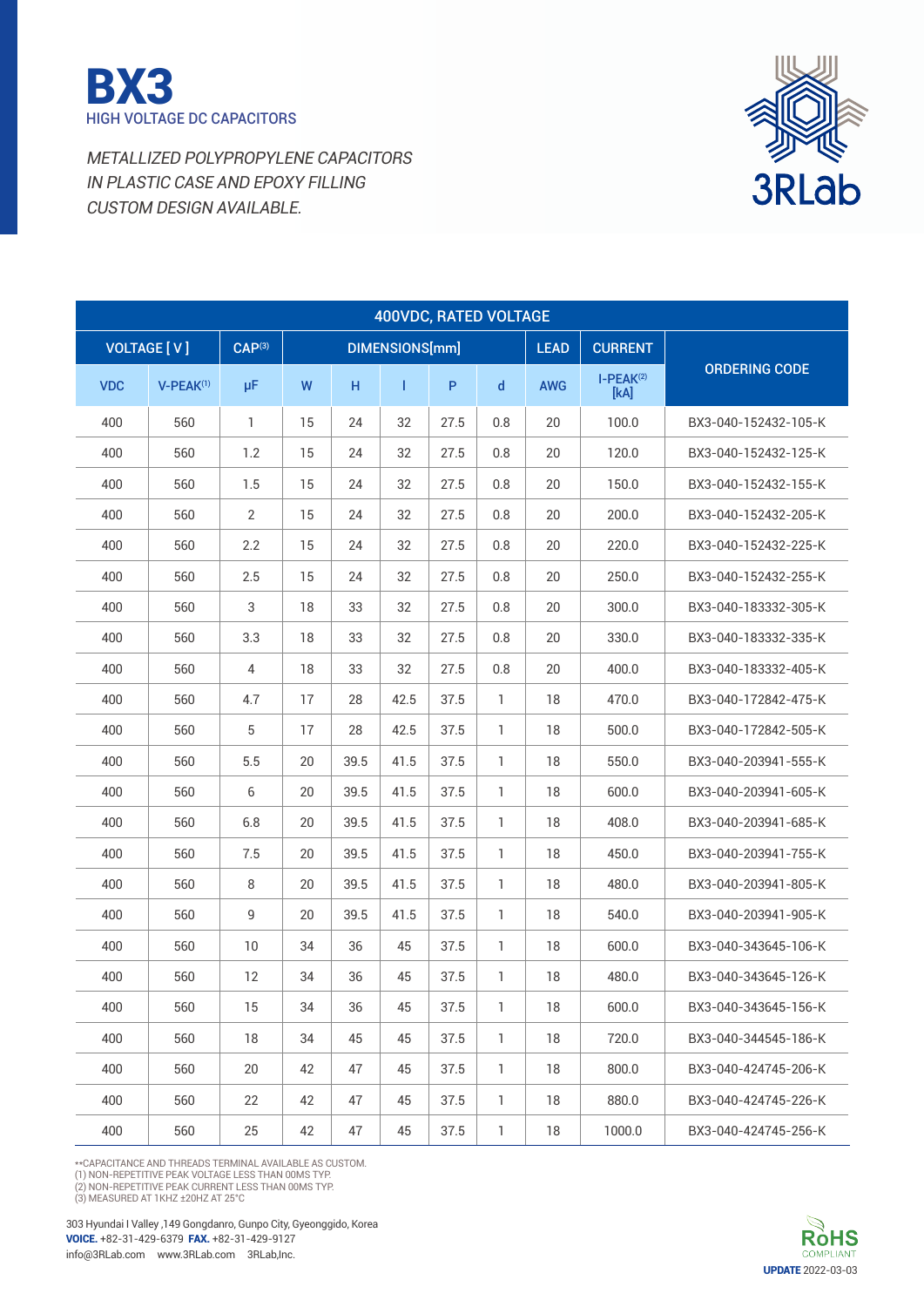



| <b>630VDC, RATED VOLTAGE</b> |                    |                    |    |      |                |      |              |             |                     |                      |  |  |  |
|------------------------------|--------------------|--------------------|----|------|----------------|------|--------------|-------------|---------------------|----------------------|--|--|--|
|                              | <b>VOLTAGE [V]</b> | CAP <sup>(3)</sup> |    |      | DIMENSIONS[mm] |      |              | <b>LEAD</b> | <b>CURRENT</b>      |                      |  |  |  |
| <b>VDC</b>                   | $V-PEAK^{(1)}$     | μF                 | W  | H.   | $\mathbf{I}$   | P    | $\mathsf{d}$ | <b>AWG</b>  | $I-PEAK(2)$<br>[kA] | <b>ORDERING CODE</b> |  |  |  |
| 630                          | 900                | 0.47               | 15 | 24   | 32             | 27.5 | 0.8          | 20          | 94.0                | BX3-063-152432-474-K |  |  |  |
| 630                          | 900                | 0.68               | 15 | 24   | 32             | 27.5 | 0.8          | 20          | 136.0               | BX3-063-152432-684-K |  |  |  |
| 630                          | 900                | 1                  | 15 | 24   | 32             | 27.5 | 0.8          | 20          | 150.0               | BX3-063-152432-105-K |  |  |  |
| 630                          | 900                | 1.2                | 15 | 24   | 32             | 27.5 | 0.8          | 20          | 180.0               | BX3-063-152432-125-K |  |  |  |
| 630                          | 900                | 1.5                | 18 | 33   | 32             | 27.5 | 0.8          | 20          | 225.0               | BX3-063-183332-155-K |  |  |  |
| 630                          | 900                | $\overline{2}$     | 18 | 33   | 32             | 27.5 | 0.8          | 20          | 300.0               | BX3-063-183332-205-K |  |  |  |
| 630                          | 900                | 2.2                | 18 | 33   | 32             | 27.5 | 0.8          | 20          | 330.0               | BX3-063-183332-225-K |  |  |  |
| 630                          | 900                | 2.5                | 17 | 28   | 42.5           | 37.5 | 1            | 18          | 375.0               | BX3-063-172842-255-K |  |  |  |
| 630                          | 900                | 3                  | 20 | 39.5 | 41.5           | 37.5 | 1            | 18          | 450.0               | BX3-063-203941-305-K |  |  |  |
| 630                          | 900                | 3.3                | 20 | 39.5 | 41.5           | 37.5 | $\mathbf{1}$ | 18          | 396.0               | BX3-063-203941-335-K |  |  |  |
| 630                          | 900                | $\overline{4}$     | 20 | 39.5 | 41.5           | 37.5 | $\mathbf{1}$ | 18          | 480.0               | BX3-063-203941-405-K |  |  |  |
| 630                          | 900                | 4.7                | 20 | 39.5 | 41.5           | 37.5 | $\mathbf{1}$ | 18          | 564.0               | BX3-063-203941-475-K |  |  |  |
| 630                          | 900                | $5\,$              | 20 | 39.5 | 41.5           | 37.5 | 1            | 18          | 600.0               | BX3-063-203941-505-K |  |  |  |
| 630                          | 900                | 5.5                | 34 | 36   | 45             | 37.5 | 1            | 18          | 660.0               | BX3-063-343645-555-K |  |  |  |
| 630                          | 900                | 6                  | 34 | 36   | 45             | 37.5 | 1            | 18          | 720.0               | BX3-063-343645-605-K |  |  |  |
| 630                          | 900                | 6.8                | 34 | 36   | 45             | 37.5 | 1            | 18          | 578.0               | BX3-063-343645-685-K |  |  |  |
| 630                          | 900                | 7.5                | 34 | 36   | 45             | 37.5 | 1            | 18          | 635.0               | BX3-063-343645-755-K |  |  |  |
| 630                          | 900                | 8                  | 34 | 45   | 45             | 37.5 | 1            | 18          | 680.0               | BX3-063-344545-805-K |  |  |  |
| 630                          | 900                | 9                  | 34 | 45   | 45             | 37.5 | 1            | 18          | 765.0               | BX3-063-344545-905-K |  |  |  |
| 630                          | 900                | 10                 | 34 | 45   | 45             | 37.5 | 1            | 18          | 850.0               | BX3-063-344545-106-K |  |  |  |
| 630                          | 900                | 12                 | 42 | 47   | 45             | 37.5 | 1            | 18          | 600.0               | BX3-063-424745-126-K |  |  |  |

\*\*CAPACITANCE AND THREADS TERMINAL AVAILABLE AS CUSTOM.<br>(1) NON-REPETITIVE PEAK VOLTAGE LESS THAN 00MS TYP.<br>(2) NON-REPETITIVE PEAK CURRENT LESS THAN 00MS TYP.<br>(3) MEASURED AT 1KHZ ±20HZ AT 25°C

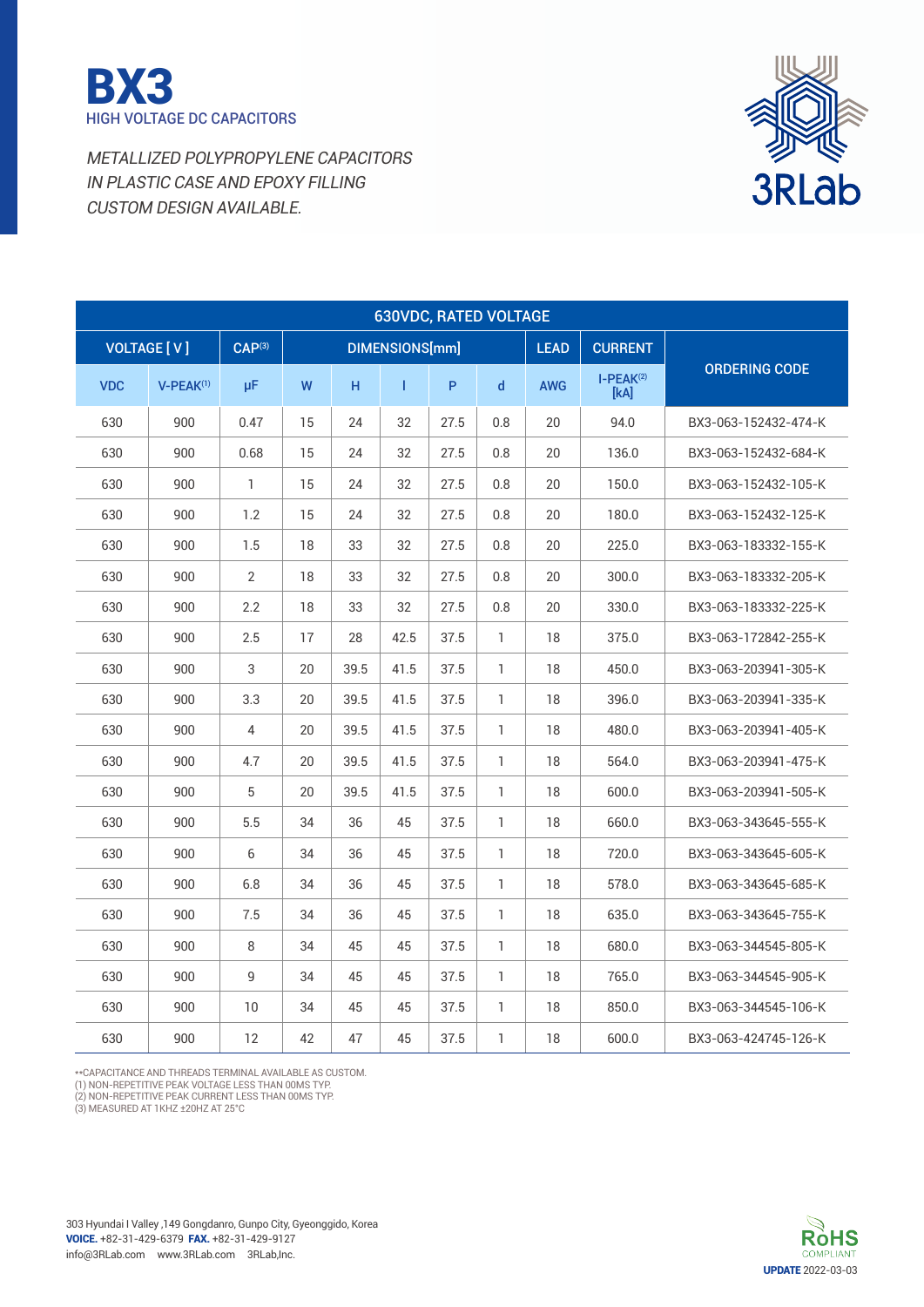



| <b>850VDC, RATED VOLTAGE</b> |                    |                    |    |      |                       |      |     |             |                     |                      |
|------------------------------|--------------------|--------------------|----|------|-----------------------|------|-----|-------------|---------------------|----------------------|
|                              | <b>VOLTAGE [V]</b> | CAP <sup>(3)</sup> |    |      | <b>DIMENSIONS[mm]</b> |      |     | <b>LEAD</b> | <b>CURRENT</b>      |                      |
| <b>VDC</b>                   | $V-PEAK^{(1)}$     | μF                 | W  | H    | Т                     | P    | d   | <b>AWG</b>  | $I-PEAK(2)$<br>[kA] | <b>ORDERING CODE</b> |
| 850                          | 1200               | 0.33               | 15 | 24   | 32                    | 27.5 | 0.8 | 20          | 66.0                | BX3-085-152432-334-K |
| 850                          | 1200               | 0.47               | 15 | 24   | 32                    | 27.5 | 0.8 | 20          | 94.0                | BX3-085-152432-474-K |
| 850                          | 1200               | 0.68               | 18 | 33   | 32                    | 27.5 | 0.8 | 20          | 136.0               | BX3-085-183332-684-K |
| 850                          | 1200               | 1                  | 18 | 33   | 32                    | 27.5 | 0.8 | 20          | 150.0               | BX3-085-183332-105-K |
| 850                          | 1200               | 1.2                | 18 | 33   | 32                    | 27.5 | 0.8 | 20          | 180.0               | BX3-085-183332-125-K |
| 850                          | 1200               | 1.5                | 20 | 39.5 | 41.5                  | 37.5 | 1   | 18          | 225.0               | BX3-085-203941-155-K |
| 850                          | 1200               | $\overline{2}$     | 20 | 39.5 | 41.5                  | 37.5 | 1   | 18          | 300.0               | BX3-085-203941-205-K |
| 850                          | 1200               | 2.2                | 20 | 39.5 | 41.5                  | 37.5 | 1   | 18          | 330.0               | BX3-085-203941-225-K |
| 850                          | 1200               | 2.5                | 34 | 36   | 45                    | 37.5 | 1.  | 18          | 375.0               | BX3-085-343645-255-K |
| 850                          | 1200               | 3                  | 34 | 36   | 45                    | 37.5 | 1   | 18          | 450.0               | BX3-085-343645-305-K |
| 850                          | 1200               | 3.3                | 34 | 36   | 45                    | 37.5 | 1   | 18          | 396.0               | BX3-085-343645-335-K |
| 850                          | 1200               | 4                  | 34 | 45   | 45                    | 37.5 | 1   | 18          | 480.0               | BX3-085-344545-405-K |
| 850                          | 1200               | 4.7                | 34 | 45   | 45                    | 37.5 | 1   | 18          | 564.0               | BX3-085-344545-475-K |
| 850                          | 1200               | 5                  | 34 | 45   | 45                    | 37.5 | 1   | 18          | 600.0               | BX3-085-344545-505-K |
| 850                          | 1200               | 5.5                | 42 | 47   | 45                    | 37.5 | 1   | 18          | 660.0               | BX3-085-424745-555-K |
| 850                          | 1200               | 6                  | 42 | 47   | 45                    | 37.5 | 1   | 18          | 510.0               | BX3-085-424745-605-K |

\*\*CAPACITANCE AND THREADS TERMINAL AVAILABLE AS CUSTOM.<br>(1) NON-REPETITIVE PEAK VOLTAGE LESS THAN 00MS TYP.<br>(2) NON-REPETITIVE PEAK CURRENT LESS THAN 00MS TYP.<br>(3) MEASURED AT 1KHZ ±20HZ AT 25°C

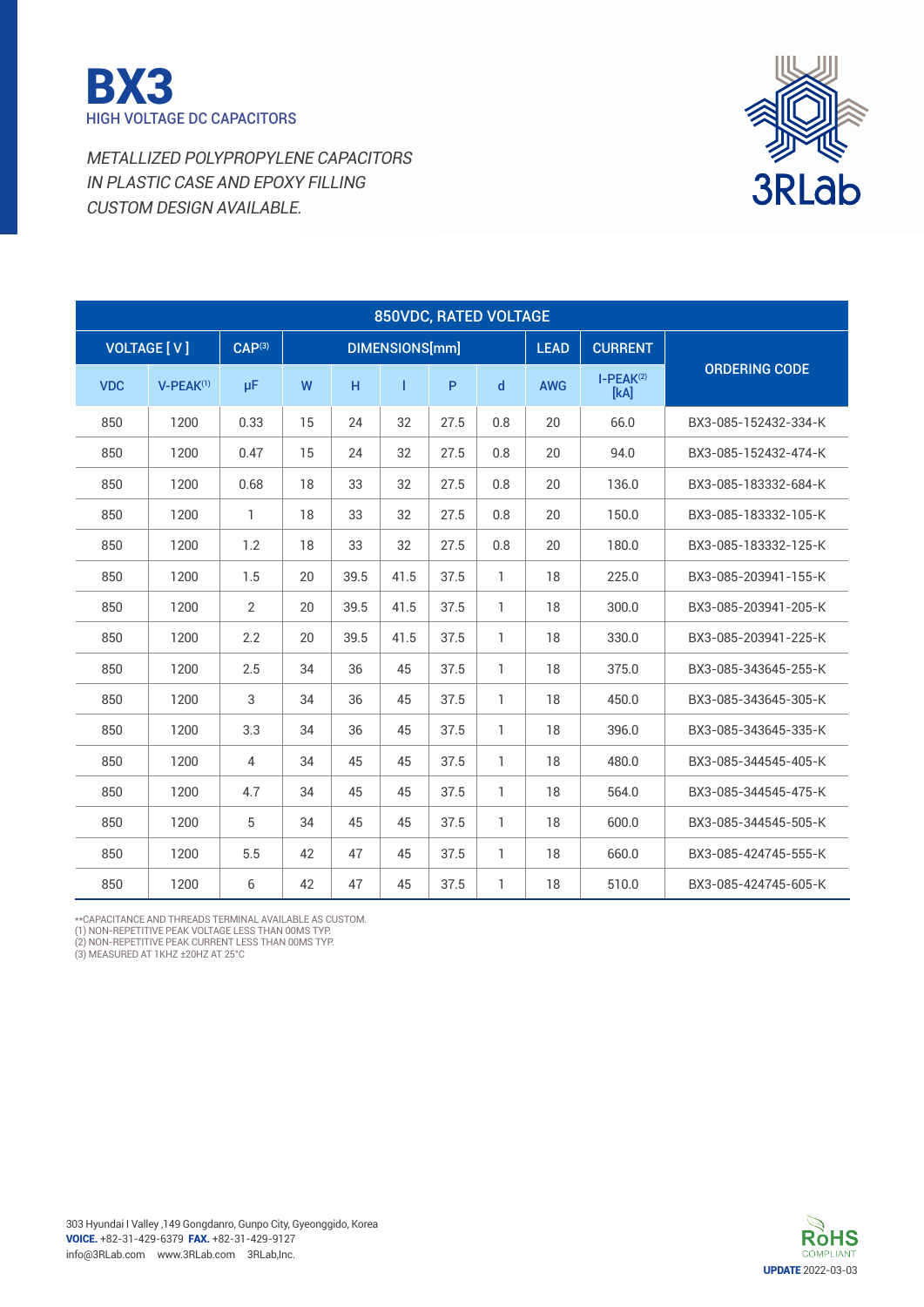



| 1000VDC, RATED VOLTAGE |                    |                    |    |      |                |              |              |             |                     |                      |
|------------------------|--------------------|--------------------|----|------|----------------|--------------|--------------|-------------|---------------------|----------------------|
|                        | <b>VOLTAGE [V]</b> | CAP <sup>(3)</sup> |    |      | DIMENSIONS[mm] |              |              | <b>LEAD</b> | <b>CURRENT</b>      |                      |
| <b>VDC</b>             | $V-PEAK^{(1)}$     | μF                 | W  | H    | T              | $\mathsf{P}$ | $\mathsf{d}$ | <b>AWG</b>  | $I-PEAK(2)$<br>[kA] | <b>ORDERING CODE</b> |
| 1000                   | 1400               | 0.22               | 15 | 24   | 32             | 27.5         | 0.8          | 20          | 66.0                | BX3-100-152432-224-K |
| 1000                   | 1400               | 0.33               | 15 | 24   | 32             | 27.5         | 0.8          | 20          | 66.0                | BX3-100-152432-334-K |
| 1000                   | 1400               | 0.47               | 18 | 33   | 32             | 27.5         | 0.8          | 20          | 94.0                | BX3-100-183332-474-K |
| 1000                   | 1400               | 0.68               | 18 | 33   | 32             | 27.5         | 0.8          | 20          | 136.0               | BX3-100-183332-684-K |
| 1000                   | 1400               | 1                  | 20 | 39.5 | 41.5           | 37.5         | 1            | 18          | 150.0               | BX3-100-203941-105-K |
| 1000                   | 1400               | 1.2                | 20 | 39.5 | 41.5           | 37.5         | 1            | 18          | 180.0               | BX3-100-203941-125-K |
| 1000                   | 1400               | 1.5                | 20 | 39.5 | 41.5           | 37.5         | 1            | 18          | 225.0               | BX3-100-203941-155-K |
| 1000                   | 1400               | $\overline{2}$     | 34 | 36   | 45             | 37.5         | 1            | 18          | 300.0               | BX3-100-343645-205-K |
| 1000                   | 1400               | 2.2                | 34 | 36   | 45             | 37.5         | 1            | 18          | 330.0               | BX3-100-343645-225-K |
| 1000                   | 1400               | 2.5                | 34 | 36   | 45             | 37.5         | 1            | 18          | 375.0               | BX3-100-343645-255-K |
| 1000                   | 1400               | 3                  | 34 | 45   | 45             | 37.5         | 1            | 18          | 450.0               | BX3-100-344545-305-K |
| 1000                   | 1400               | 3.3                | 34 | 45   | 45             | 37.5         | 1            | 18          | 462.0               | BX3-100-344545-335-K |
| 1000                   | 1400               | 4                  | 42 | 47   | 45             | 37.5         | 1            | 18          | 560.0               | BX3-100-424745-405-K |
| 1000                   | 1400               | 4.7                | 42 | 47   | 45             | 37.5         | 1            | 18          | 658.0               | BX3-100-424745-475-K |

\*\*CAPACITANCE AND THREADS TERMINAL AVAILABLE AS CUSTOM.<br>(1) NON-REPETITIVE PEAK VOLTAGE LESS THAN 00MS TYP.<br>(2) NON-REPETITIVE PEAK CURRENT LESS THAN 00MS TYP.<br>(3) MEASURED AT 1KHZ ±20HZ AT 25°C